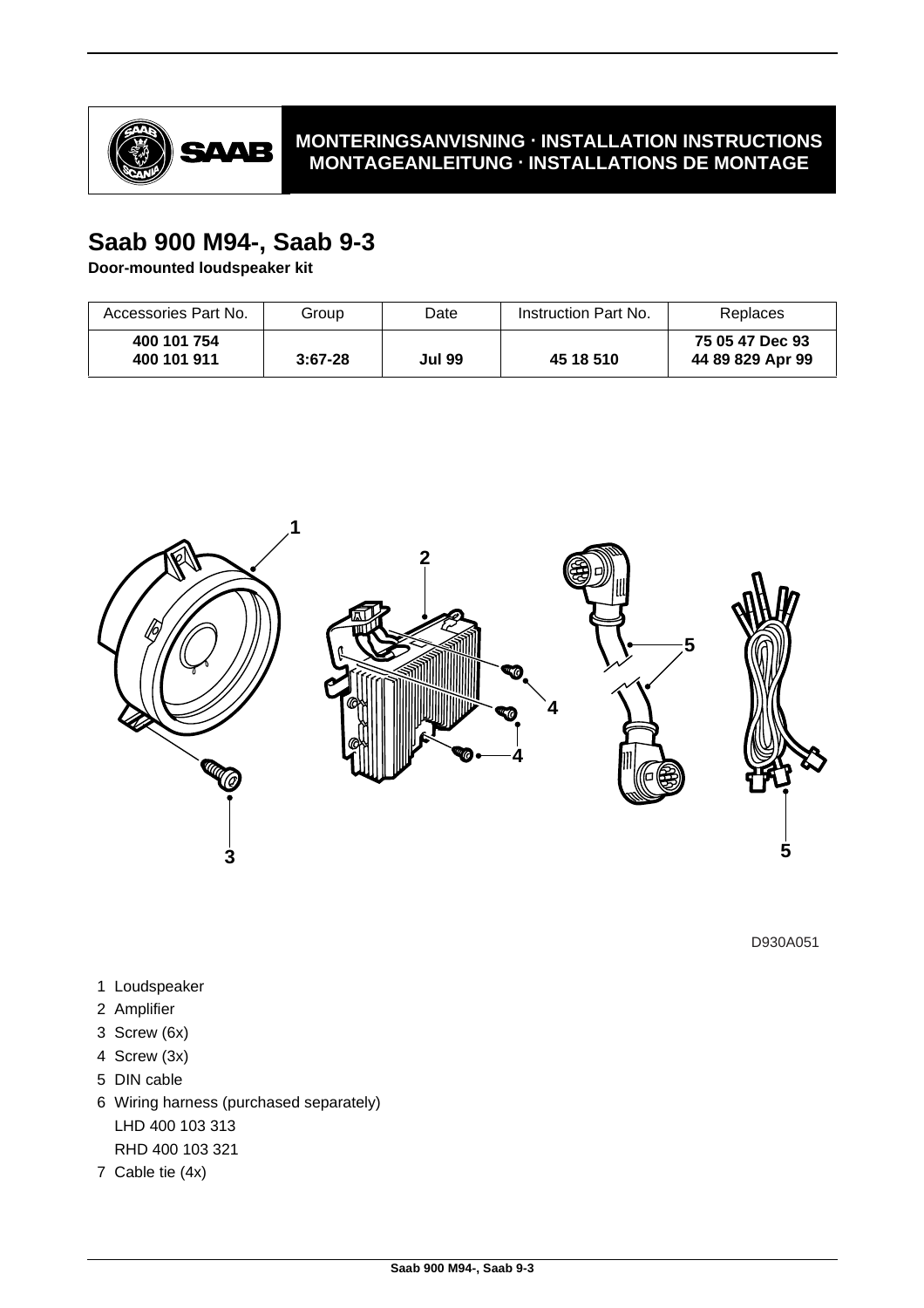



#### **Important**

Do not untwist the cables.

- 1 Remove the tailgate release button.
- 2 Remove the cover on the opening handle and unscrew the handle.
- 3 Remove the cover by the door mirror.
- 4 Remove the cover on the door pull.
- 5 Undo the screws securing the door trim.
- 6 Remove the trim by detaching the clips and lifting it away from the lock button.
- 7 Separate the wiring harness at the door grommet.
- 8 Detach the clip securing the wiring harness in the door and pull out the round connector a short way from the cable grommet.
- 9 Put the loudspeaker cables in place in the door and insert the loose ends through the cable grommet.
- 10 Connect the driver's side loudspeaker cable as follows:

YE/WH alternatively GY/WH - pin 19 OG/WH - pin 20

- 11 Fasten the wiring harness in the door with clips.
- 12 Make a hole for the loudspeaker in the water barrier by tearing along the perforations.
- 13 Plug the connector to the loudspeaker.
- 14 Put the loudspeaker in place and tighten the screws.
- 15 Cut a hole for the loudspeaker in the door trim.
- 16 Refit the door trim and tighten the screws.
- 17 Fit the passenger loudspeaker in the same way. Connect the cables as follows:
	- GY pin 19 BN/RD - pin 20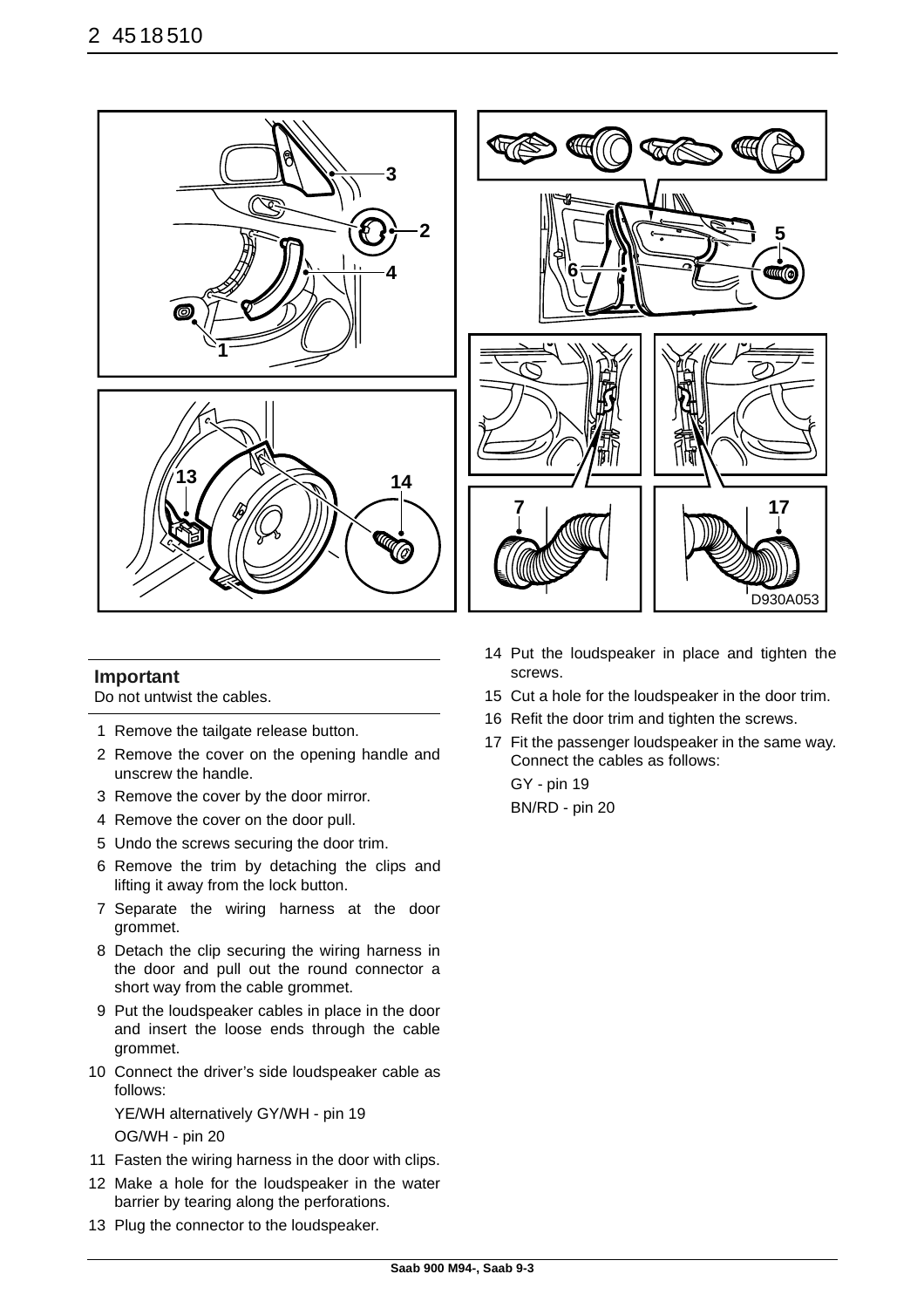

- 18 Remove the lower dashboard panel on the driver's side.
- 19 Remove the screws securing the relay holder and bend it to one side.
- 20 Lay the wiring harness for the driver's loudspeaker in place under the dashboard.
- 21 Insert the wiring harness through the grommet in the drivers door and connect the leads as follows:

YE/WH - pin 19

OG/WH - pin 20

22 Connect the leads to the blue connector H33-3 as follows:

| $9 - 3$        |
|----------------|
| OG/WH - pin 25 |
| YE/WH - pin 26 |
| GY - pin 28    |
| BN/RD - pin 29 |
|                |

- 23 Secure the wiring harness with cable ties.
- 24 Remove the glove box.
- 25 Remove the side panel on the passenger side of the centre console.

26 Insert the wiring harness through the grommet in the passenger door and connect the leads as follows:

GY - pin 19

BN/RD - pin 20

27 Secure the wiring harness to the dashboard member with a cable tie.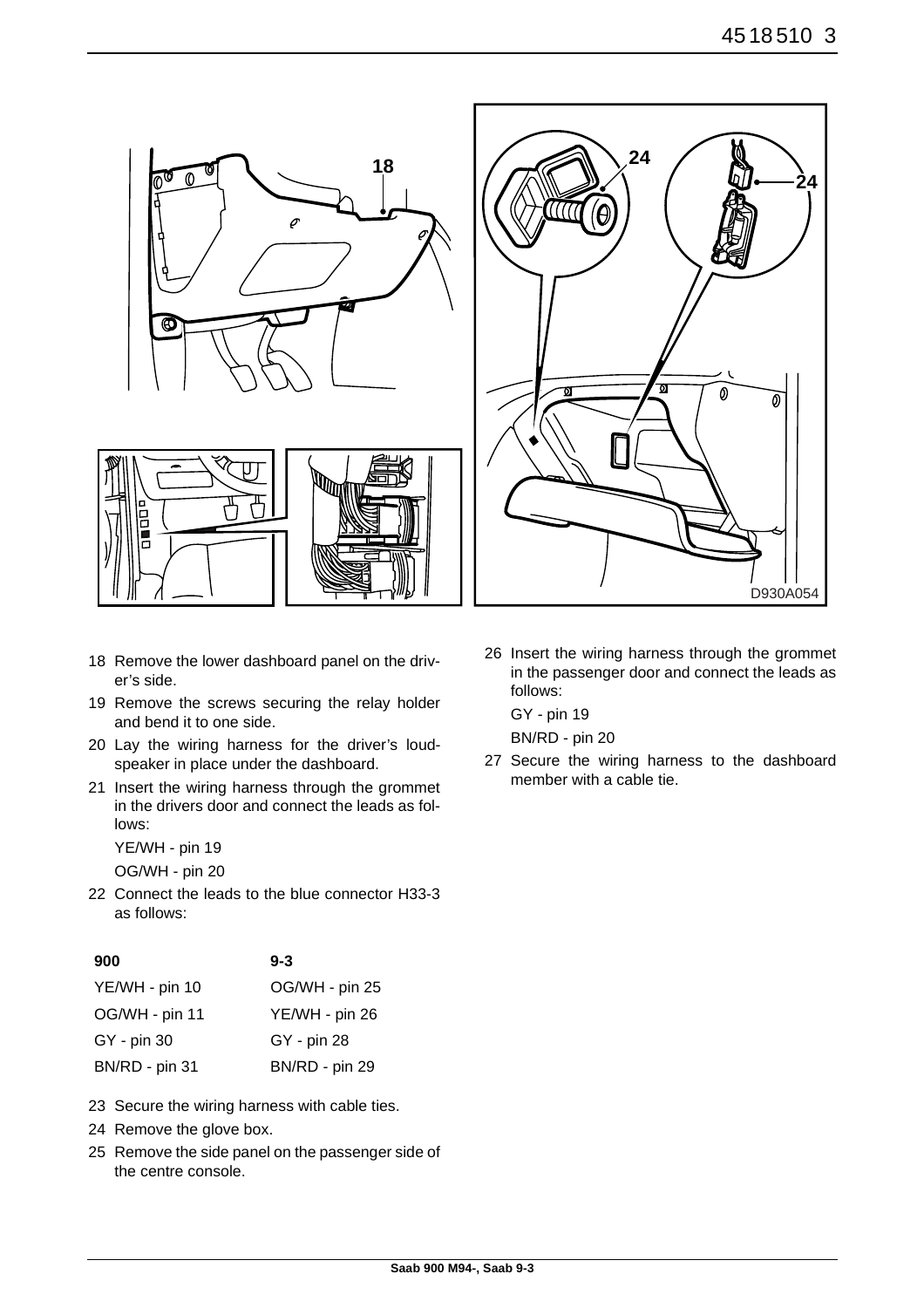



- 28 Put the amplifier bracket in place and screw it tight.
- 29 Put the amplifier in place and tighten the screws securing it to the bracket and the support.
- 30 Put the amplifier wiring harness in place under the dashboard.
- 31 Plug in the wiring harness to the amplifier.
- 32 Plug in the DIN cable to the amplifier.
- 33 Lift out the radio from the dashboard and plug in the DIN cable.
- 34 Connect the ground cable to grounding point G34P on the A-pillar on the passenger side.
- 35 Connect the leads to the blue connector H33-3 as follows:
	- YE/WH pin 10 OG/WH - pin 11
	- GY pin 30
	- BN/RD pin 31
- 36 Connect the power supply lead to fuse 25 in the fuse holder.
- 37 Secure the wiring harness with cable ties.
- 38 Refit the side panel to the centre console.
- 39 Refit the glove box.
- 40 Refit the lower dashboard panel on the driver's side.
- 41 Refit the cover on the door pull.
- 42 Refit the cover by the door mirror.
- 43 Put the opening handle in place and screw it tight.
- 44 Put the cover on the opening handle in place.
- 45 Put the tailgate release button in place.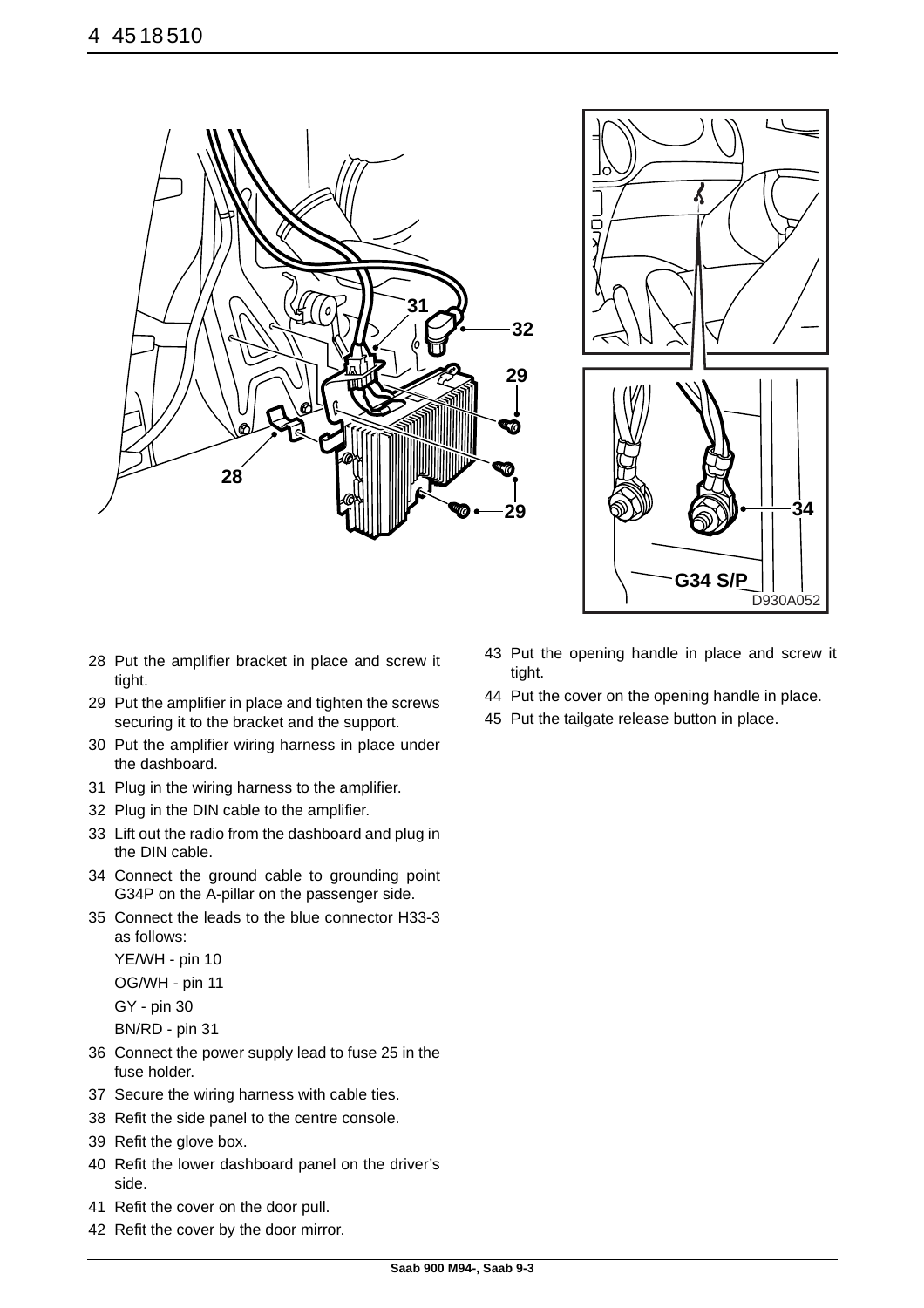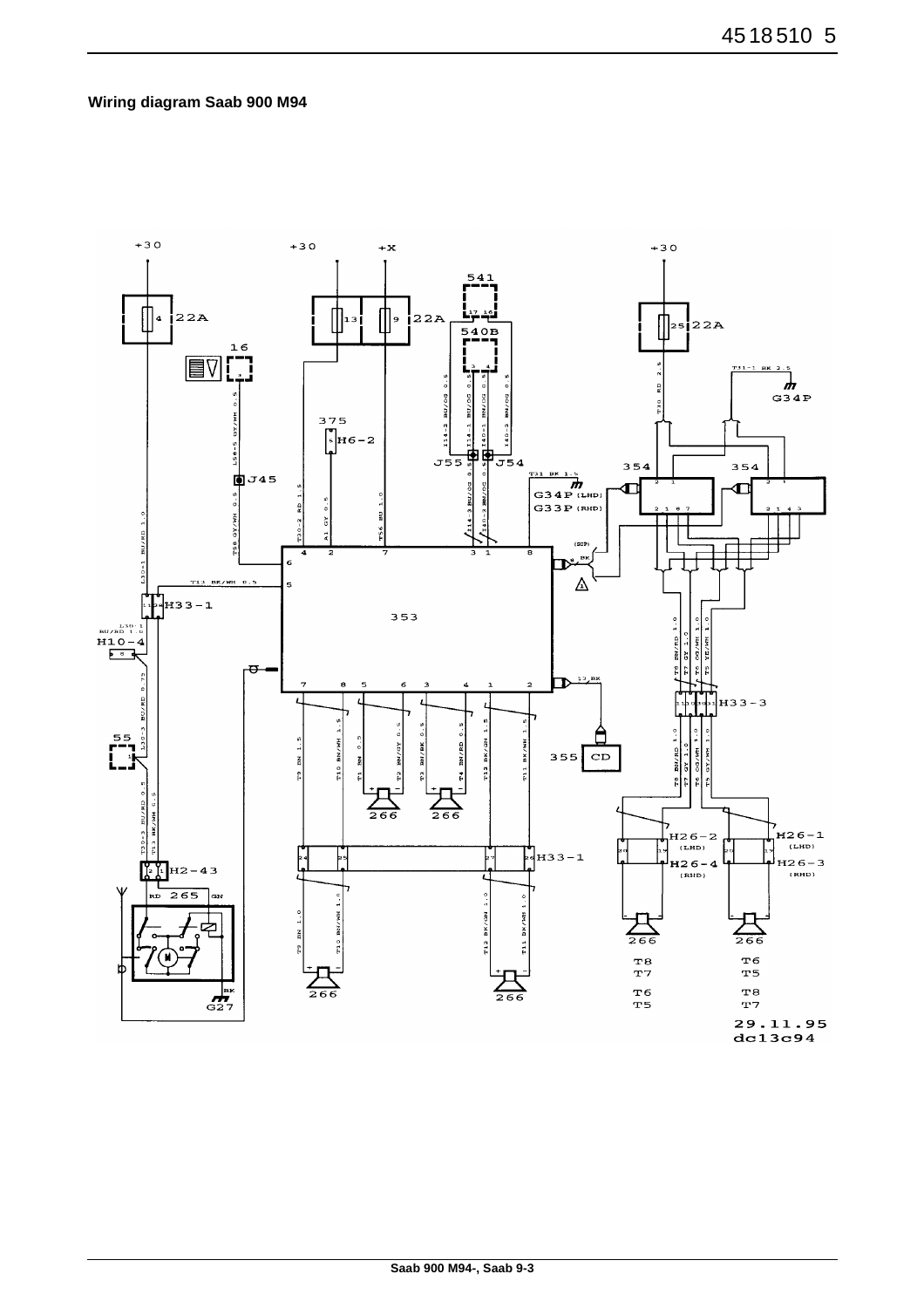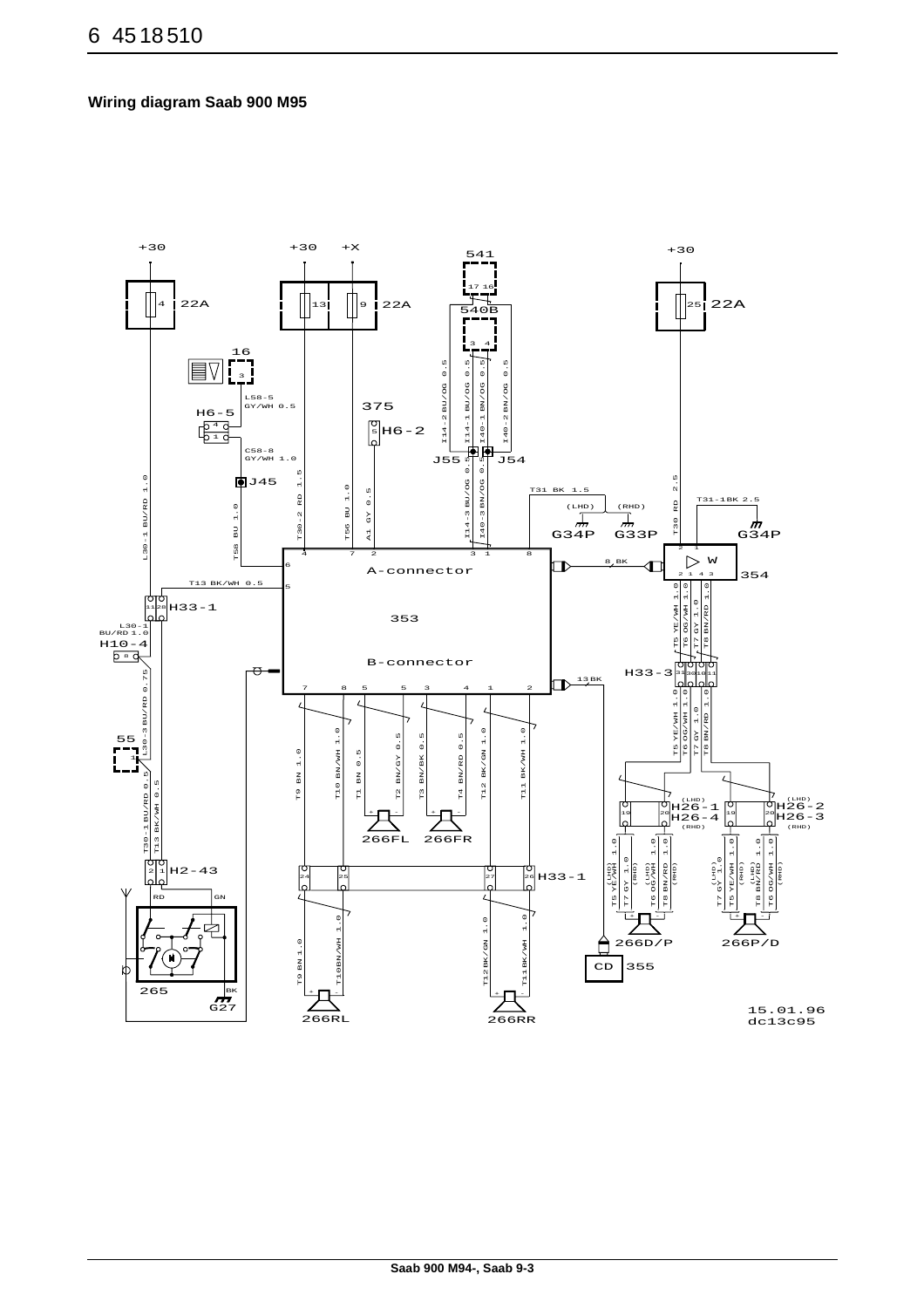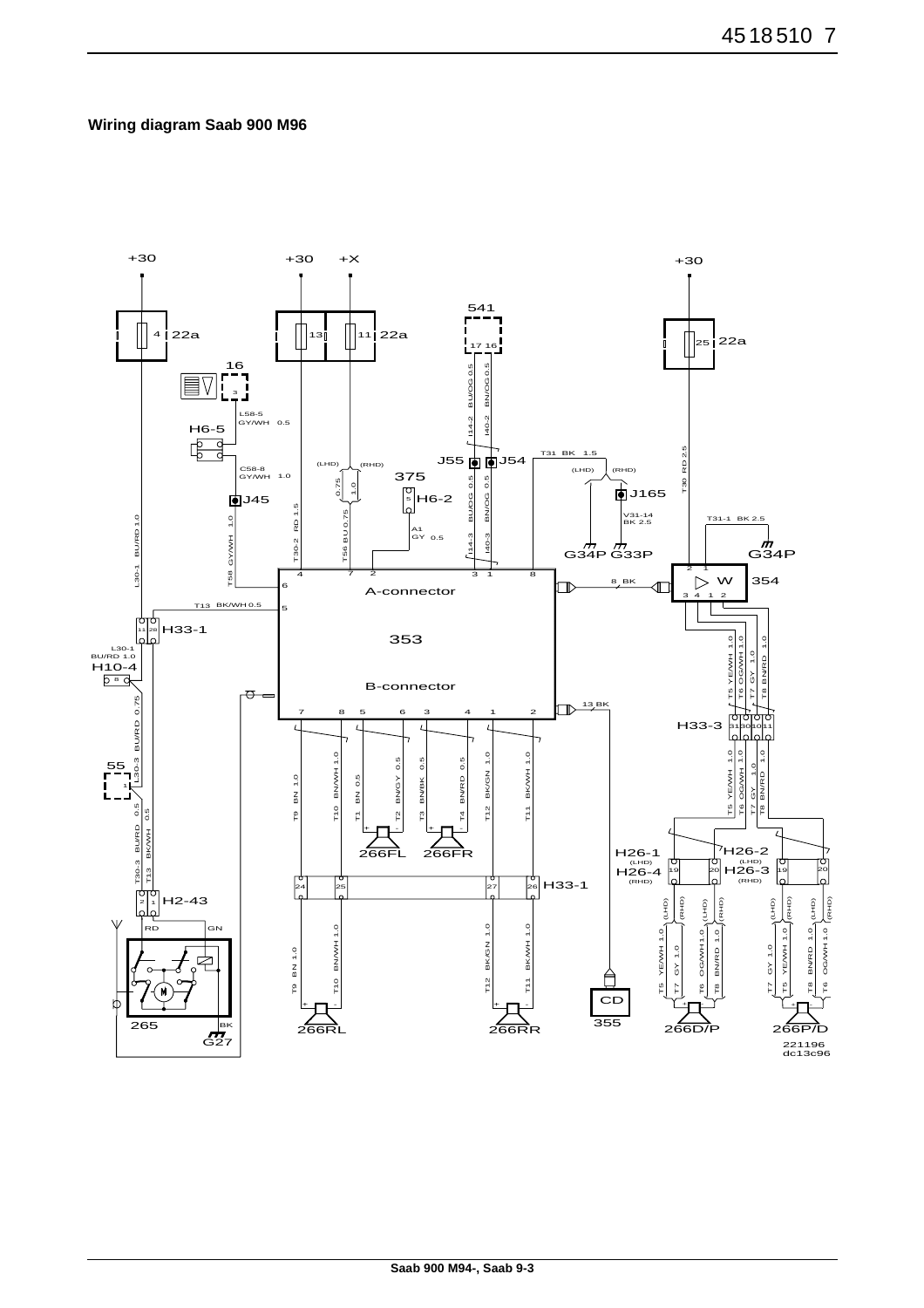